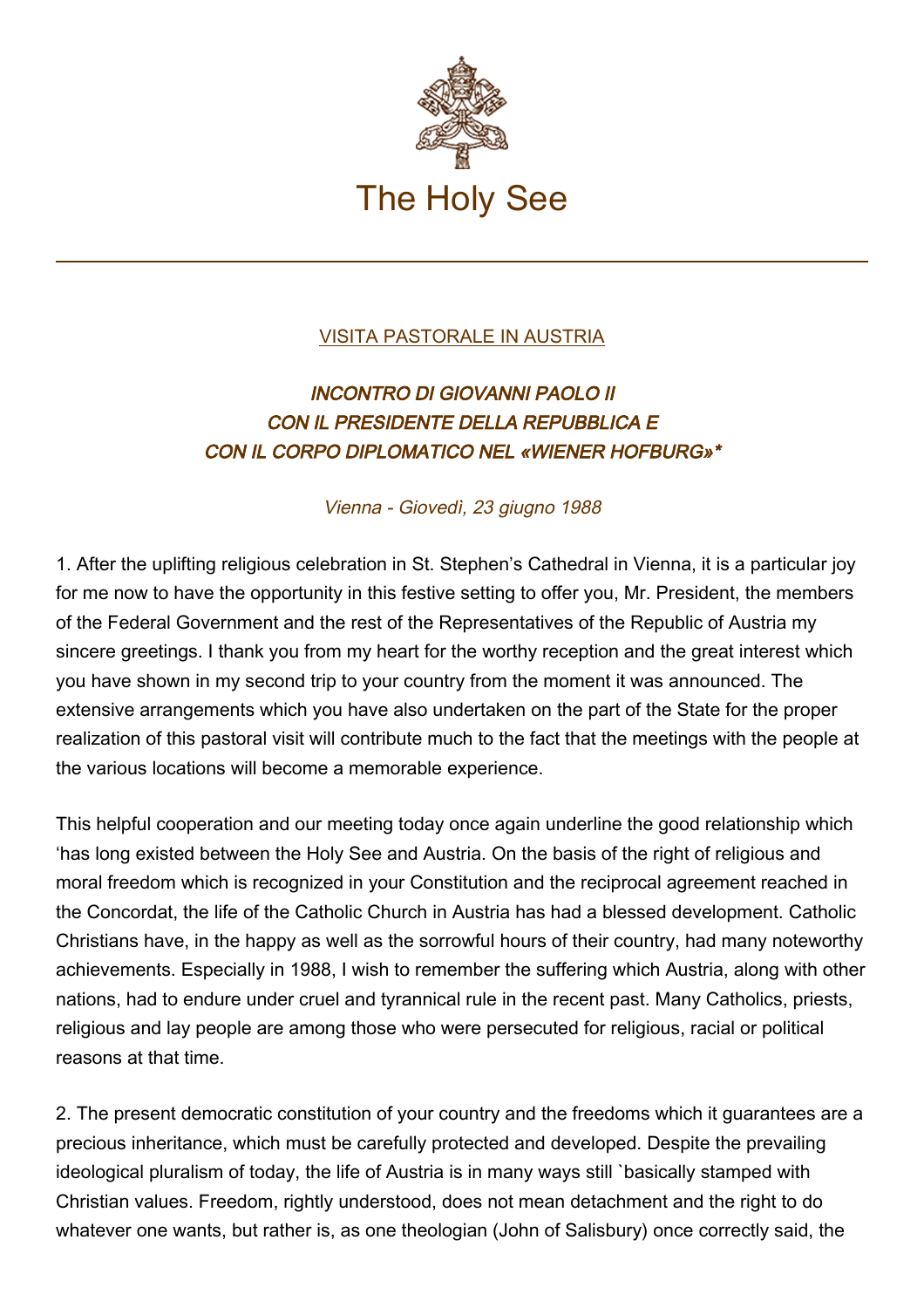right to do good.

Through the theme of my pastoral visit, I would like to encourage the people of this country anew towards the good, which is «Yes to Life» in all its dimensions. The Church, through her faith, says a clear and unqualified «yes" to this good, and through this she feels herself in solidarity with the society in whose midst she works. However, if certain dimensions of life should be in danger of becoming curtailed or distorted, she likewise feels obliged to fulfill the prophetic service of speaking in opposition, whether it is convenient or not.

Our «yes» to life must include the «yes» to freedom and the dignity of the person, the «yes to tolerance and the «yes» to justice and peace. A «yes» to life understood in this way forbids the persecution or defamation of our fellow human beings who hold other views. It requires the recognition of the right to life of every person, and the insight that the freedom of one ends where the freedom of the other begins. Justice and the common good are those fundamental goals towards which the activities of the people in their national and international life should be oriented. In the Pastoral Constitution «Gaudium et Spes», the Second Vatican Council said: «The social order and its development must constantly orient itself to the good of persons, because the order of things must become subservient to the order of persons, and not the reverse» (N. 26). Such an ordering which does justice to the person begins with the protection of unborn life, requires respect for marriage and the family, the concern for jobs, and trust-building dialogue and partnership in as many areas of community life as possible. If respect for the dignity and fundamental rights of persons stands at the centre of our actions, then it will also be possible to transcend self interests and Party and State boundaries to arrive at fair and just solutions to disagreements, or in many cases, even to avoid them from the beginning.

3. Austria's concern for national as well as international peace as the fruit of justice, its efforts for the protection of human rights, its help for many refugees and its solidarity with the great problems of the people in the Third World: all of these have earned international respect for your country. The Catholic Church in Austria has, in conjunction with the universal Church, made itself an energetic advocate of these concerns, and is prepared to continue in this collaborative partnership. Although like other countries Austria is confronted by growing economic difficulties, I am certain that it will also never stop its helpful attitude toward its needy fellow human beings throughout the world in the future. May your country continue to have an open door for those people who have had to leave their homelands under tragic circumstances.

Austria knows its chance and its duty to be a bridge in the heart of Europe, and to this end is making exemplary efforts in the political and cultural areas. One may never allow oneself to be reconciled to the fact that countries or peoples, especially when they are neighbours, should meet each other as if they were strangers, or had no relationship. Our entire European continent requires a creative process of renewal for a united Europe. The Church can make an important contribution to this work of mediation and understanding. From its beginnings, the Christian faith